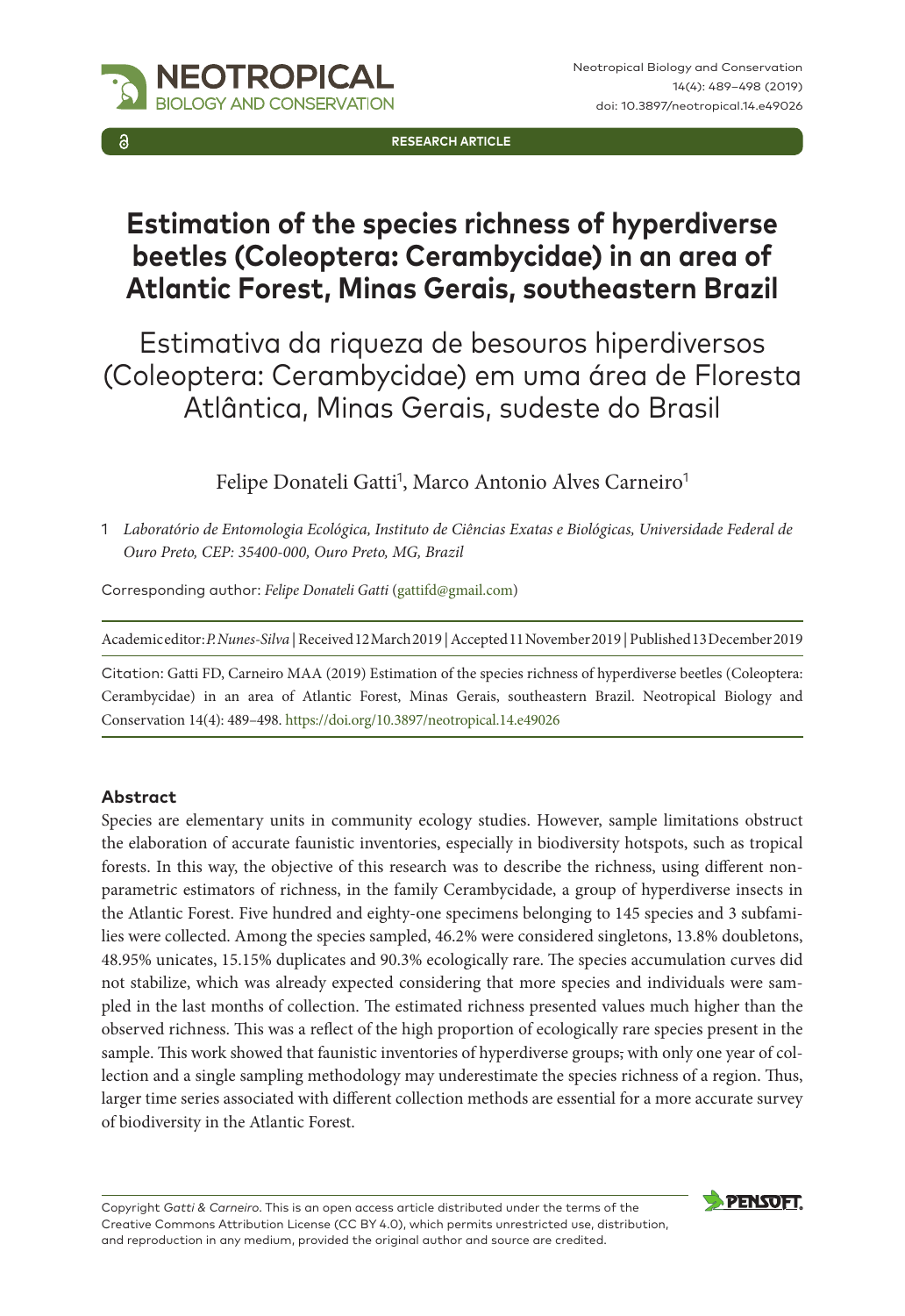#### **Resumo**

Espécies são unidades elementares em estudos de ecologia de comunidades. Entretanto, limitações de amostragem impedem a elaboração de inventários faunísticos precisos, especialmente em *hotspots* de biodiversidade como as florestas tropicais. Desta forma, o objetivo desta pesquisa foi descrever a riqueza, utilizando diferentes estimadores não paramétricos de riqueza, da família Cerambycidae, um grupo de insetos hiperdiversos na Floresta Atlântica. Foram coletados quinhentos e oitenta e um espécimes pertencentes a 145 espécies e 3 subfamílias. Entre as espécies amostradas, 46,2% foram consideradas *singletons*, 13,8% *doubletons*, 48,95% *unicates*, 15,15% *duplicates* e 90,3% ecologicamente raras. As curvas de acumulação de espécies não se estabilizaram, o que era esperado considerando que um grande número de espécies e indivíduos de besouros foi amostrado nos últimos meses de coleta. A riqueza estimada apresentou valores muito superiores à riqueza observada. Isso foi reflexo da alta proporção de espécies ecologicamente raras presentes na amostra. Este trabalho mostrou que inventários faunísticos de grupos hiperdiversos, com apenas um ano de coleta e uma metodologia de amostragem, podem subestimar a riqueza de espécies de uma região. Assim, séries temporais maiores associadas a diferentes métodos de coleta são essenciais para um levantamento mais preciso da biodiversidade na Mata Atlântica.

#### **Keywords**

ACE, Chao 1, forest entomology, Jacknife 2, Neotropical Ecozone

#### **Palavras-chave**

ACE, Chao 1, entomologia florestal, Jaacknife 2, Região Neotropical

## **Introduction**

Species richness is a key component in community ecology studies (Longino et al. 2002; Magurran 2004). However, due to sampling limitations, most biodiversity surveys underestimate the true richness of a region. This is a very common problem for biodiversity hotspots, such as tropical forests, where inventorying all species is impractical (Colwell and Coddington 1994; Basset et al. 2012; Chao et al. 2017).

Thus, biodiversity inventories need to be considered pondering effective sampling procedures and estimates, especially for hyperdiverse groups (Colwell and Coddington 1994; Basset et al. 2012). In this way, many richness estimators have been proposed to reduce the subsampling bias (Chao et al. 2017). Among them, there are non-parametric estimators that make mathematical assumptions of the abundance distributions and/or incidence of the species observed in the sampling to estimate richness (Chao 1984, 1987; Smith and van Belle 1984; Chao and Lee 1992; Chao and Yang 1993).

Longhorn beetles (Coleoptera: Cerambycidae) are among the most diverse (with approximately 35,000 species) and important families of insects in the world (Monné et al. 2009, 2010; Wang 2017). The Americas have about 9,000 species (Monné and Bezark 2009), of which 4,315 occur in Brazil (Monné 2019). Here, we describe the richness of a hyperdiverse family of insects in the Atlantic Forest using three different non-parametric estimators of richness.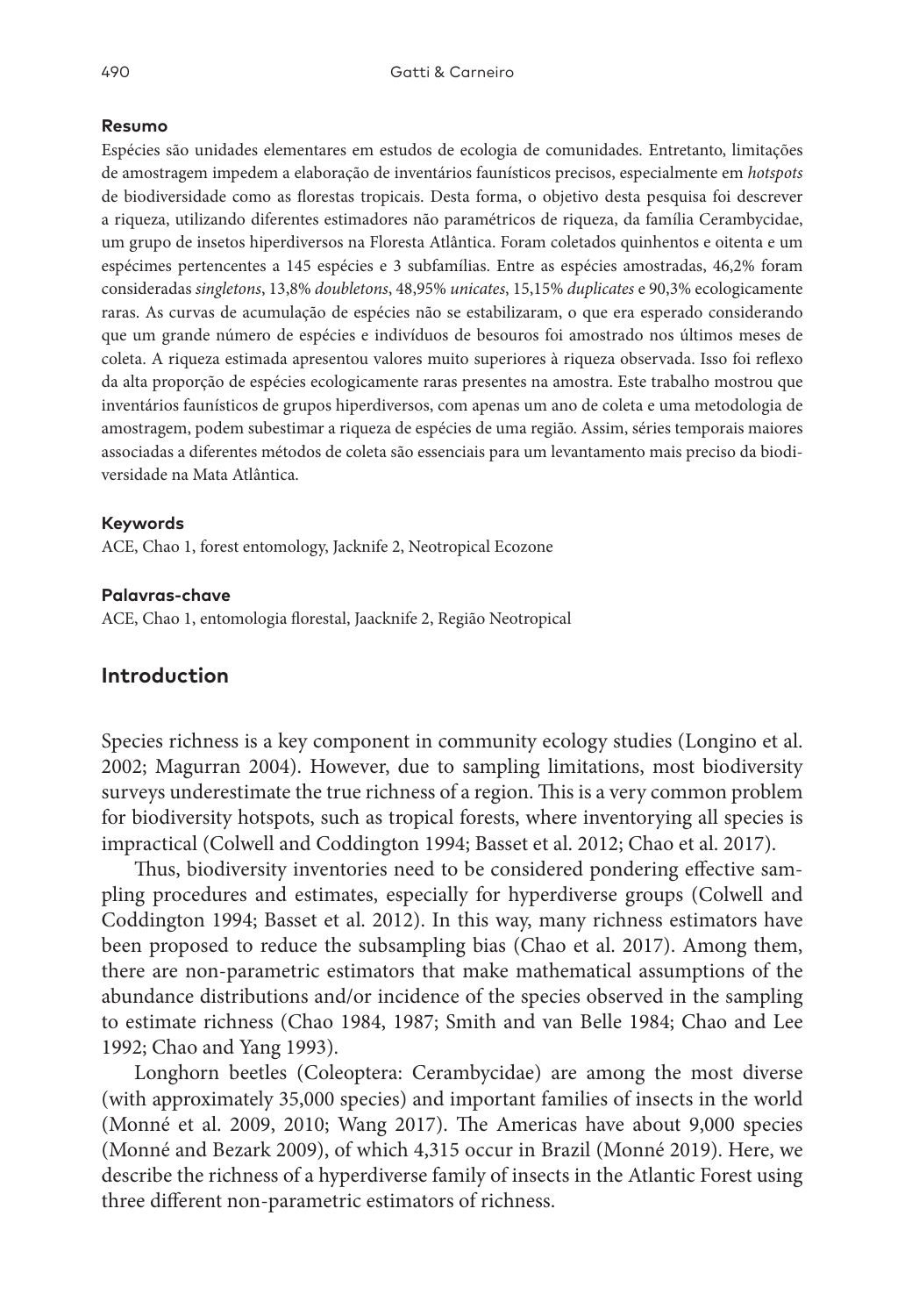# **Material and methods**

### **Study area**

The samples were collected in three sites (Chá, Macacos and Repolheiro) of the Tripuí Ecological Station (TES) (Gatti et al. 2018), a fragment of the seasonal semideciduous Atlantic Forest, with an area of 337 ha, located in the city of Ouro Preto, a metallurgical area of the state of Minas Gerais, southeastern Brazil (20°23'45"S, 43°34'33"W) (Fig. 1). The station is located in the Tripuí sub-basin and has an altitudinal gradient ranging from 1,280 to 1,450 m. According to the Köppen classification, the climate is Cwb, with temperate summer and dry winter, precipitation index of about 1,600 mm, and average annual temperature of 18 °C (Werneck et al. 2000, 2001; Alvares et al. 2013).

## **Longhorn beetle collection**

Beetles were collected using luminous traps set in the three study areas during one year, from February 2014 to January 2015. Two collections per month were performed, and each collection campaign was composed of three consecutive nights of collection, totaling six nights of collection per month. In this way, we have a sampling size of 216 (3 traps  $\times$  6 nights  $\times$  12 months). The luminous trap used for the collection was the Luiz de Queiroz model with an ultraviolet fluorescent light source of 15 W and 100 V, manufactured by Biocontrole. The operation of the traps is crepuscular, from- dusk to dawn, between 6 p.m. and 6 a.m. The traps were placed 1.80 m above the ground to allow a greater scattering of light (De Paula and Ferreira 1998, 2000; Gatti et al. 2018). The beetles were killed still in the field, inside the trap, with ethyl acetate. In the laboratory, the collected specimens were organized and identified to the lowest possible taxonomic level by the authors of the study. Obviously, our sampling is limited to the collection methodology, and in this case, the great majority of collected beetles have nocturnal habit. All collected specimens are deposited in the Entomological Collection of the Ecological Entomology Laboratory of the Universidade Federal de Ouro Preto, under the care of Prof. Marco Antônio A. Carneiro.

### **Statistical analyses**

To evaluate the sampling effort, two species accumulation curves were made: the rarefaction curve, which finds the mean of the accumulation of individuals; and the exact method, which finds the average expectation of species richness in each sample (Oksanen et al. 2015). To estimate the richness of longhorn beetles, three non-parametric estimators were used based on species abundance and/or incidence, Chao 1 (Chao 1984, 1987), ACE (Chao and Lee 1992; Chao and Yang 1993) and Jacknife 2 (Smith and van Belle 1984). These analyses were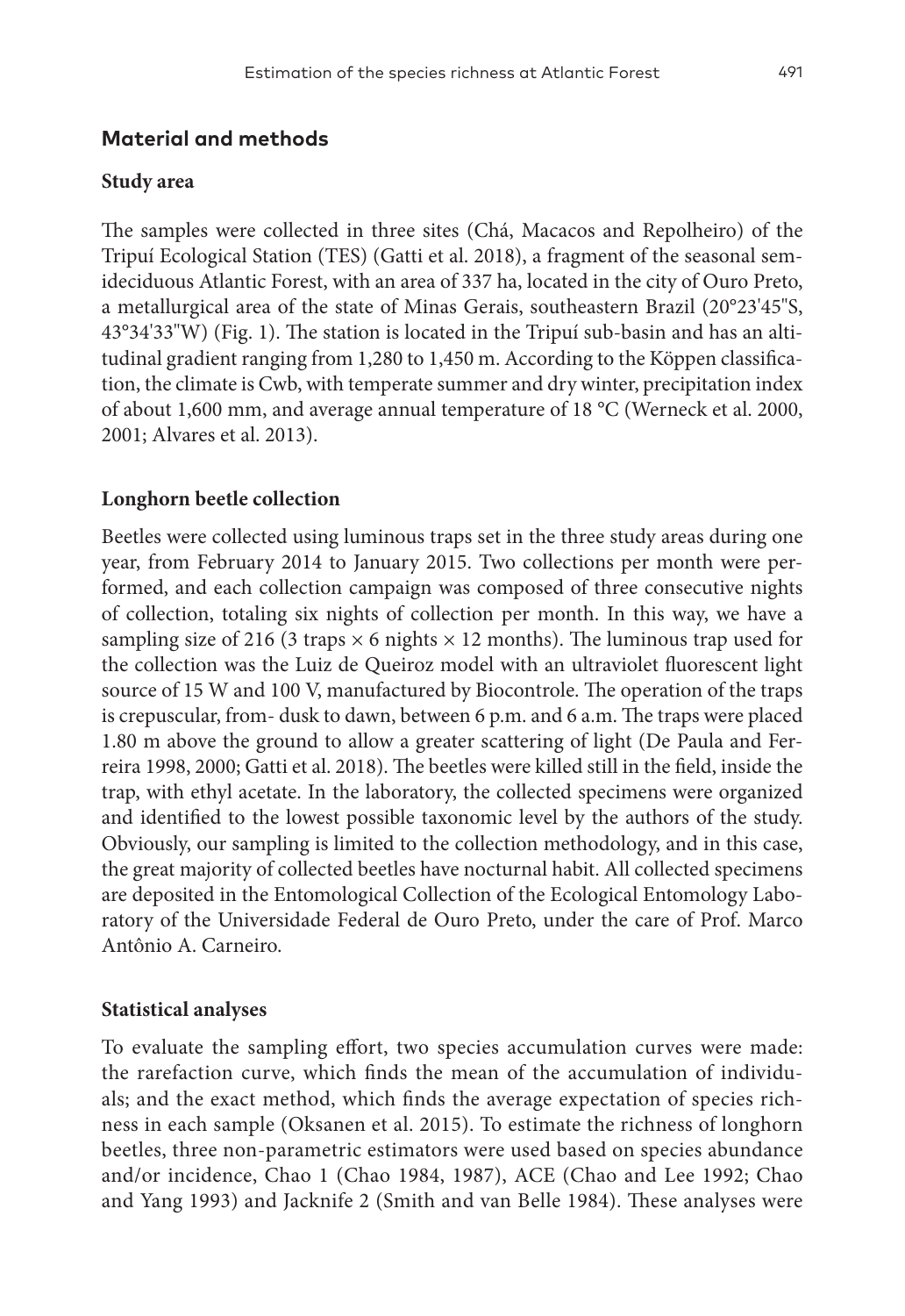

**Figure 1.** Geographic position of the Tripuí Ecological Station, in Ouro Preto, Minas Gerais, Brazil, and the position of three sampling points. From Gatti et al. 2018.

performed using the packages 'vegan' (Oksanen et al. 2015) and 'BiodiversityR' (Kindt and Coe 2005) developed for the statistical program R (R Development Core Team 2014).

# **Results**

A total of 581 specimens of longhorn beetles were collected, distributed in 145 species and 3 subfamilies (see Suppl. material 1, Table S1). Sixty-seven (46.2%) species were considered singletons (represented by only one individual in the sampling) and 20 (13.8%) doubletons (represented by only two individuals in the sampling). Seventy-one (48.95%) species occurred in a single sample and 22 (15.15%) species occurred in two samples. One hundred and thirty-one species, or 90.3% of the sample, had abundance between 1 and 10 specimens and were, therefore, considered ecologically rare (Chao and Lee 1992; Chao and Yang 1993; Mao and Colwell 2005). The estimates of richness were higher (ACE = 236  $\pm$  2.4 SD; Chao 1 = 250  $\pm$  6.2 SD; Jack 2 = 264  $\pm$  2.2 SD) than the number of species observed (Sobs =  $145 \pm 8$  SD) and their curves did not stabilize (Fig. 2).

Regardless of the adjustment method used, the species accumulation curves did not stabilize (Fig. 3). This result was expected, since the last months of collection comprised the summit of the rainy season, and more species (81 or 55.85% of the total sample) and specimens (428 or 73.7% of the total sample) were collected between October 2014 and January 2015 (Fig. 4).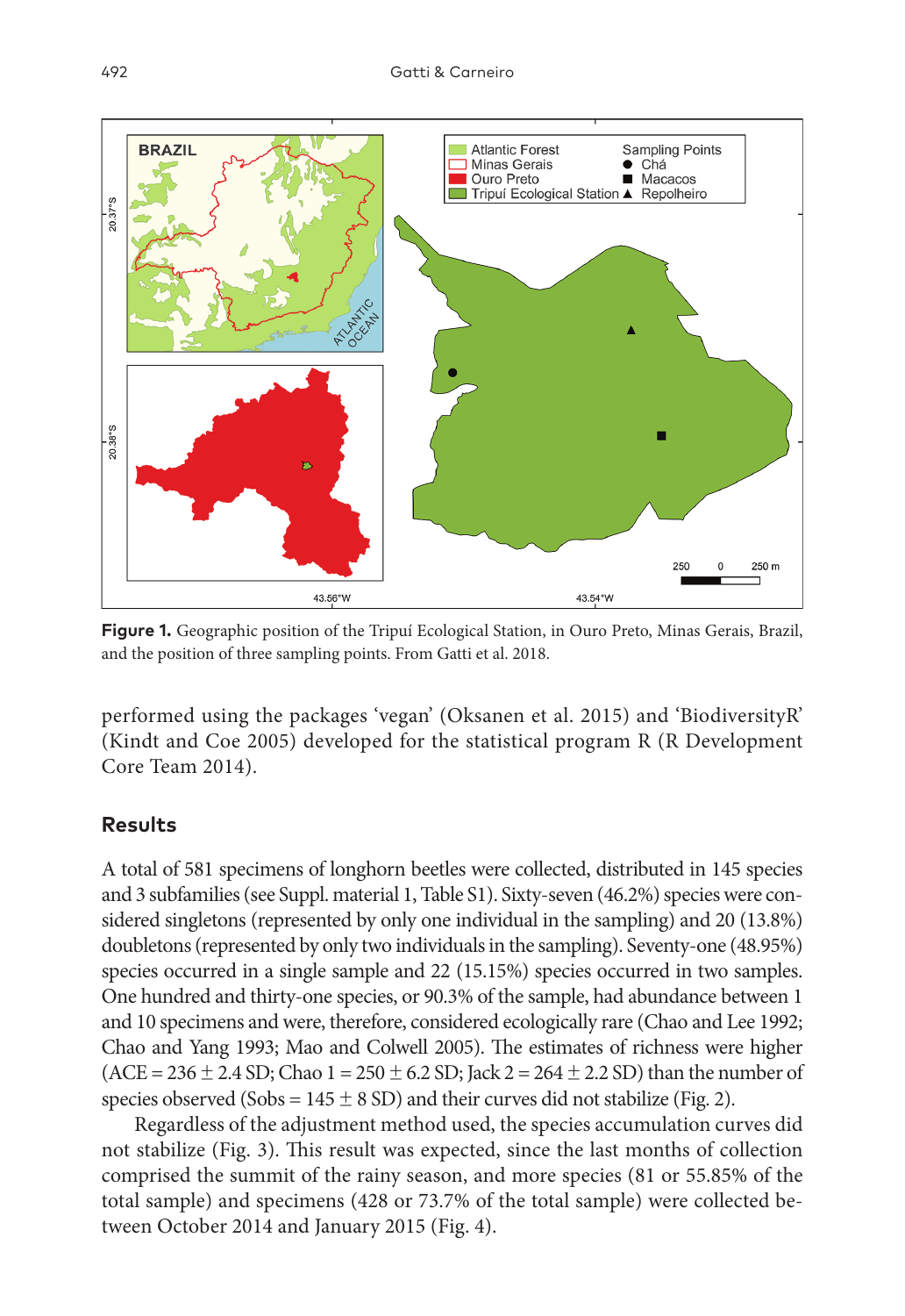

**Figure 2.** Richness estimates of longhorn beetles (Coleoptera: Cerambycidae), sampled during 12 months of collection (February/2014 to January/2015), with luminous traps, at the Tripuí Ecological Station, Ouro Preto, Minas Gerais, Brazil. ACE =  $236 \pm 2.4$  SD; Chao 1 =  $250 \pm 6.2$  SD;  $Jack 2 = 264 \pm 2.2 SD.$ 



**Figure 3.** Accumulation curves of species of longhorn beetles (Coleoptera: Cerambycidae) sampled during 12 months of collection (February/2014 to January/2015), with luminous trap, at the Tripuí Ecological Station, Ouro Preto, Minas Gerais, Brazil. A) Rarefaction curve; B) Exact method curve. Vertical bars represent  $\pm$  2 SD.

#### **Discussion**

The high values found for the richness estimates (Fig. 2) are a reflection of the high proportion of rare species (mainly singletons and doubletons) with low sampling incidence. It is important to make it clear that the fact that these species are rare in our sample does not necessarily mean that they are rare in nature. They may be specialist species with low population levels, poorly sampled generalists or tourist species (Novotný and Basset 2000; Longino et al. 2002). The fact is that rare species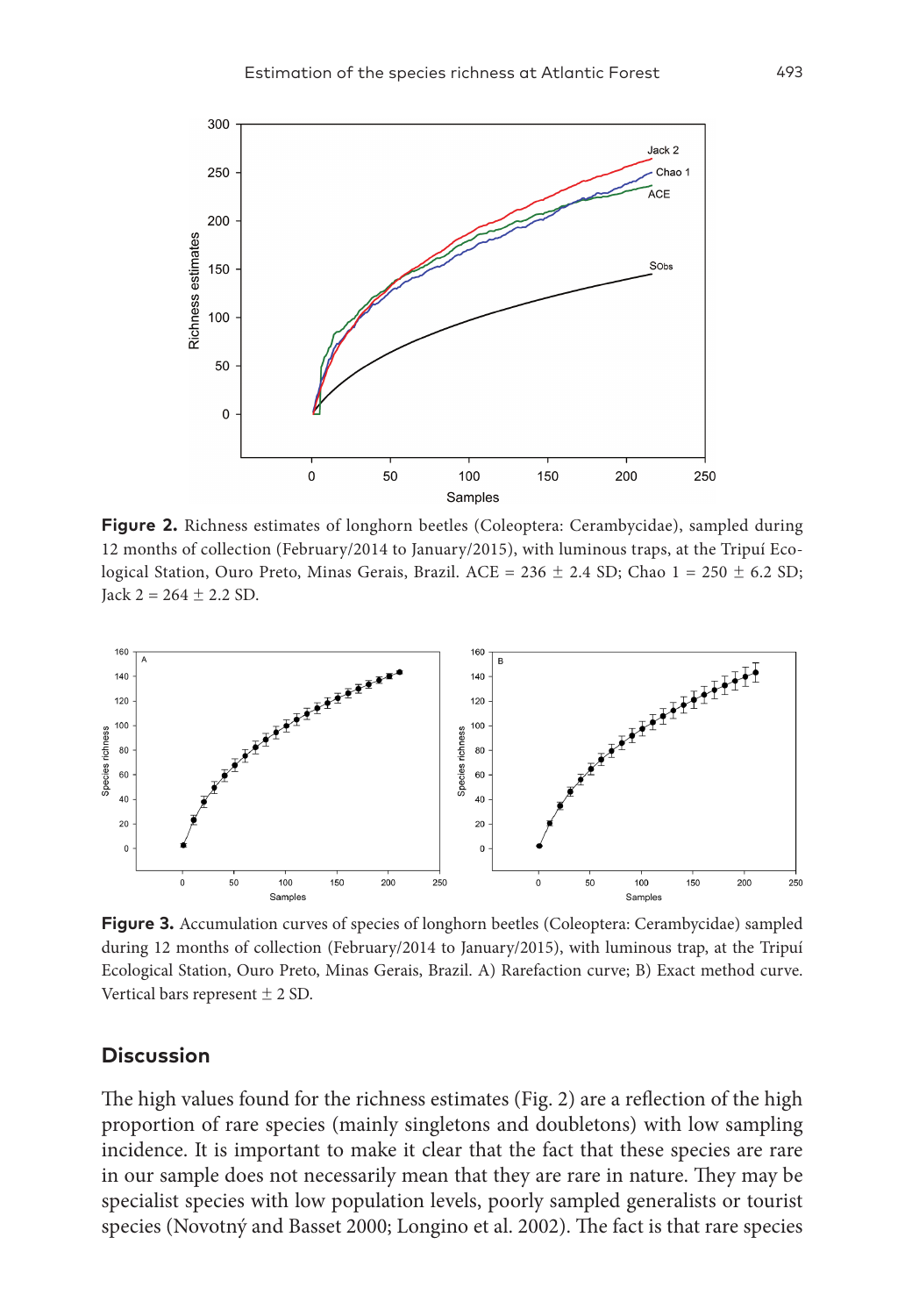

**Figure 4.** Richness (**A**) and abundance (**B**) of longhorn beetles (Coleoptera: Cerambycidae) sampled during 12 months of collections (February/2014 to January/2015), with luminous trap, at the Tripuí Ecological Station, Ouro Preto, Minas Gerais, Brazil.

are important components of herbivorous insect communities in tropical forests, and should never be excluded or marginalized in the studies of these communities (Novotný and Basset 2000).

The richness value estimated by ACE is lower than that of Jack 2 and Chao 1 (Fig. 2). As the value given by Chao 1 is a minimum estimate of richness (Chao 1984), the ACE seems to be underestimating the richness of longhorn beetles at the TES. Since different estimators will estimate different species richness, it is essential and safer to always use more than one estimator to make inferences about the richness of an area (O'Hara 2005; Hortal et al. 2006). Estimators are a very useful tool for performing ecological studies, but it is important to make it clear that they also have their mathematical and methodological biases and one needs to be cautious when using them. None of them can infer with certainty how many species may exist in an area, and it is advisable to treat these estimates as minimum richness (Longino et al. 2002; O'Hara 2005).

Considering that the species accumulation curves did not stabilize (Fig. 3), due to the increase of species sampled in the final months of collection (Figure 4A), and that the results of the richness estimators showed that there may be more than one hundred additional species to the ones collected, new species of longhorn beetles must be sampled in the TES with the continuation of sampling. Thus, more accurate faunal inventories require larger time series in long-term projects with the combinations of different collection methods (Wolda 1988; Longino et al. 2002; Basset et al. 2012). Longhorn beetles belong to a hyperdiverse group, consisting of taxa that inhabit the most varied forest habitats (Monné et al. 2009) and that present great differences in the period of larval development, varying from 1 to 3 years (Lieutier et al. 2004). Hence, it is expected that the community composition of these beetles will vary not only seasonally but also annually. Thus, new species would always be present year after year of collection. This study demonstrates that inventories of hyperdiverse groups carried out during one year of collection and with a single sampling method underestimate species richness and composition, reducing the effectiveness of practical actions aimed at the conservation and maintenance of biodiversity.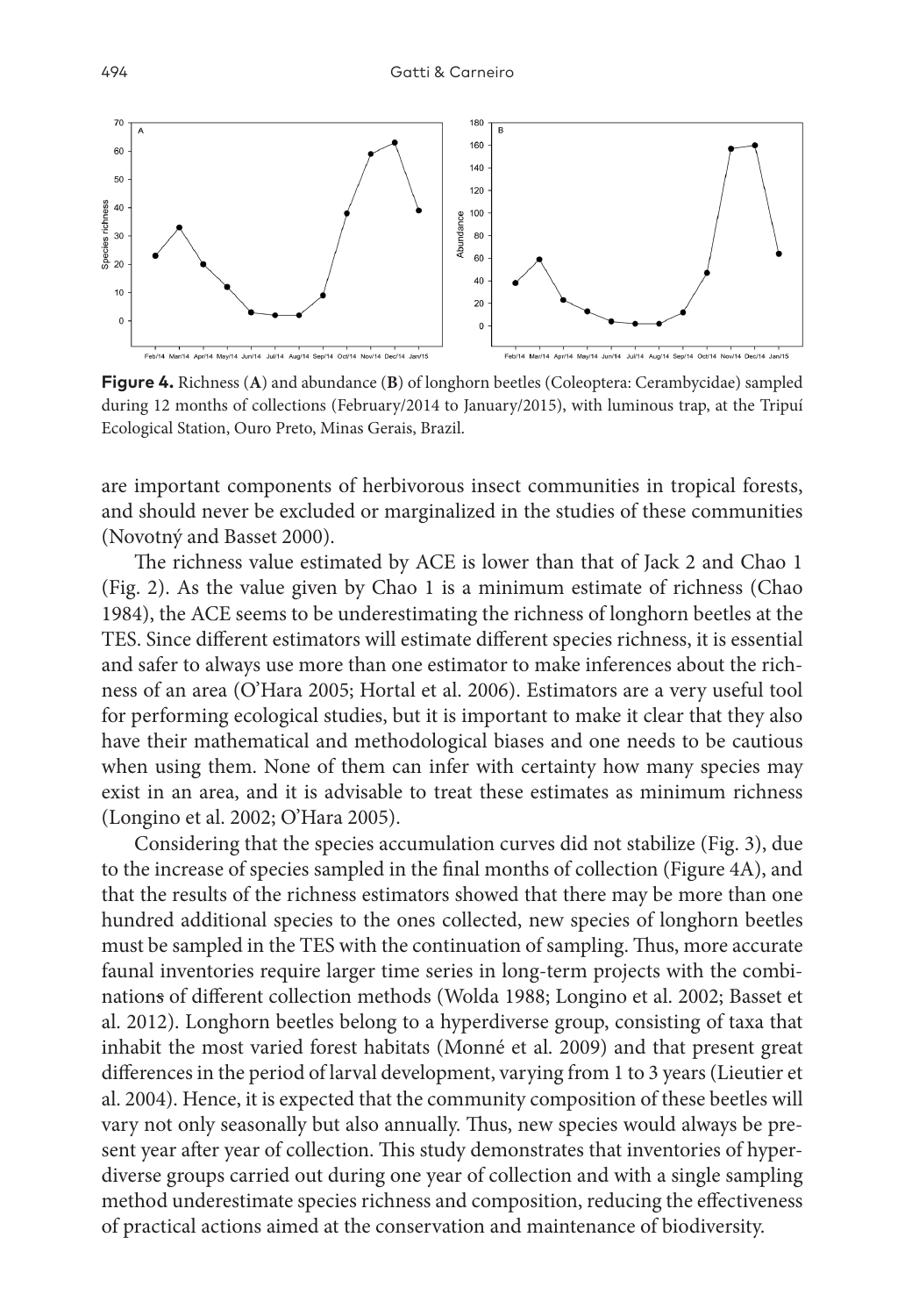The idea that a good sampling should cause a stabilization in the accumulation curves, understood as the point at which the inclusion of sample units will not culminate in the significant addition of new species, is a point of debate for the work done with groups of hyperdiverse organisms that inhabit tropical forests (Schilling and Batista 2008). These forests have the greatest biodiversity in the world, making the complete stabilization of curves somewhat unrealistic (Longino et al. 2002).

The months of November and December, which correspond to spring in the southern hemisphere and comprise the apex of the rainy season, with naturally very high temperature and rainfall, were the months when more species and specimens of beetles were sampled (Fig. 4). This synchrony of the longhorn beetles with the rainy season probably is related to the period of greater availability of resources. In this period, the great majority of plants has new leaves and flowers that coincides with increased amount of dead branches in the forest (Bullock and Solís-Magallanes 1990; Martínez-Yrízar 1995). Thus, the rainy season is marked by the emergence of adults in search of food, host plants, dead trunks and sexual partners for mating and nesting (Toledo et al. 2002; Makino et al. 2007; Rodrigues et al. 2010).

The Atlantic Forest has a high, not yet known, diversity of longhorn beetles, and studies with consecutive years of collection and implementation of other sampling methods are essential for obtaining new records of species. Only then we will have clearer information to better understand the temporal fluctuations of the hyperdiverse beetle communities.

## **Acknowledgments**

We thank Drs. J. R. M. Mermudes, M. S. Coelho, and T. D. Serafim for prior review work, IBAMA and IEF for licenses granted for this work. Financial support was provided by the Universidade Federal de Ouro Preto (Programa de Pós-Graduação em Ecologia de Biomas Tropicais) and by the authors themselves. This study was carried out as partial fulfillment of the requirements for the MSc degree of FD Gatti at the Universidade Federal de Ouro Preto. Credit to Oxford University Press (license number 4707691244667) for permission to reuse figures.

#### **References**

- Alvares CA, Stape JL, Sentelhas PC, de Moraes G, Leonardo J, Sparovek G (2013) Köppen`s climate classification map for Brazil. Meteorologische Zeitschrift 22(6): 711–728.<https://doi.org/10.1127/0941-2948/2013/0507>
- Basset Y, Cizek L, Cuenoud P, Didham RK, Guilhaumon F, Missa O, Novotny V, Odegaard F, Roslin T, Schmidl J, Tishechkin AK, Winchester NN, Roubik DW, Aberlenc H-P, Bail J, Barrios H, Bridle JR, Castano-Meneses G, Corbara B, Curletti G, Duarte da Rocha W, De Bakker D, Delabie JHC, Dejean A, Fagan LL, Floren A, Kitching RL, Medianero E, Miller SE, Gama de Oliveira E, Orivel J, Pollet M, Rapp M, Ribeiro SP, Roisin Y, Schmidt JB, Sorensen L, Leponce M (2012) Arthropod diversity in a tropical forest. Science 338(6113): 1481–1484.<https://doi.org/10.1126/science.1226727>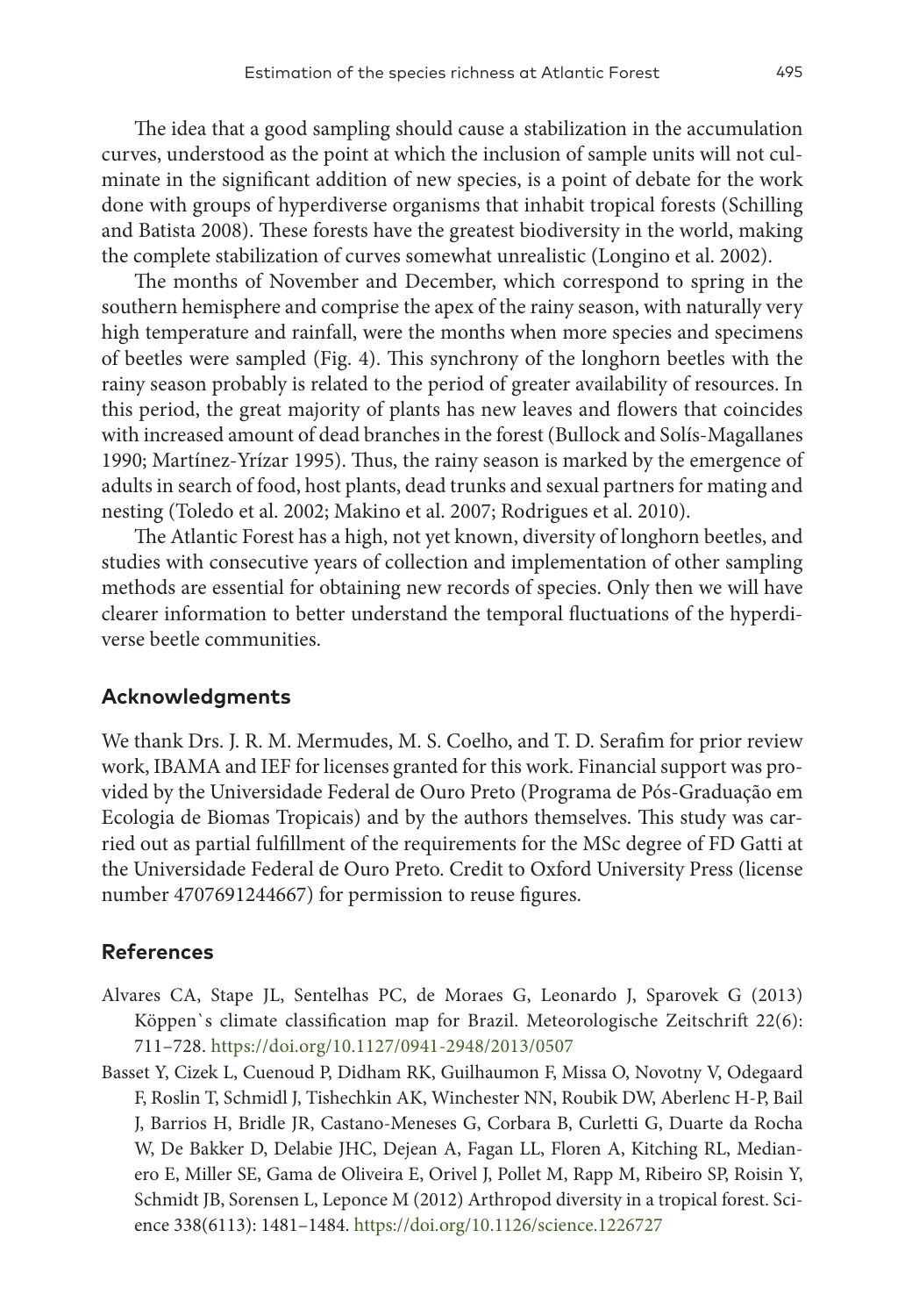- Bullock SH, Solís-Magallanes A (1990) Phenology of canopy trees of a tropical deciduous forest in Mexico. Biotropica 22(1): 22–35.<https://doi.org/10.2307/2388716>
- Chao A (1984) Non-parametric estimation of the number of classes in a population. Scandinavian Journal of Statistics 11: 265–270.
- Chao A (1987) Estimating the population size for capture-recapture data with unequal catchability. Biometrics 43(4): 783–791. <https://doi.org/10.2307/2531532>
- Chao A, Lee SM (1992) Estimating the number of classes via sample coverage. Journal of the American Statistical Association 87(417): 210–217. [https://doi.org/10.1080/016214](https://doi.org/10.1080/01621459.1992.10475194) [59.1992.10475194](https://doi.org/10.1080/01621459.1992.10475194)
- Chao A, Yang MC (1993) Stopping rules and estimation for recapture debugging with unequal failure rates. Biometrika 80(1): 193–201. <https://doi.org/10.1093/biomet/80.1.193>
- Chao A, Colwell RK, Chiu CH, Townsend D (2017) Seen once or more than once: Applying Good-Turing theory to estimate species richness using only unique observations and a species list. Methods in Ecology and Evolution 8(10): 1221–1232. [https://doi.](https://doi.org/10.1111/2041-210X.12768) [org/10.1111/2041-210X.12768](https://doi.org/10.1111/2041-210X.12768)
- Colwell RK, Coddington JA (1994) Estimating terrestrial biodiversity through extrapolation. Philosophical Transactions of the Royal Society of London. Series B, Biological Sciences 345(1311): 101–118. <https://doi.org/10.1098/rstb.1994.0091>
- De Paula AS, Ferreira PSF (1998) Fauna de Heteroptera de la "Mata do Córrego do Paraíso", Viçosa, Minas Gerais, Brasil. I. Riqueza y diversidade específicas. Anales del Instituto de Biología. Serie Zoología 69: 39–51.
- De Paula AS, Ferreira PSF (2000) Fauna de Heteroptera de la "Mata do Córrego do Paraíso", Viçosa, Minas Gerais, Brasil. II. Patrones temporales. Distribuición anual y estacionalidad. Anales del Instituto de Biología. Serie Zoología 71: 7–19.
- Gatti FD, Rodrigues THA, Figueiredo LAD, Carneiro MAA (2018) Longhorn Beetle (Coleoptera: Cerambycidae) Assemblage and the Structural Heterogeneity of Habitat at the Brazilian Atlantic Forest. Environmental Entomology 47(6): 1413–1419. [https://doi.](https://doi.org/10.1093/ee/nvy158) [org/10.1093/ee/nvy158](https://doi.org/10.1093/ee/nvy158)
- Hortal J, Borges PA, Gaspar C (2006) Evaluating the performance of species richness estimators: Sensitivity to sample grain size. Journal of Animal Ecology 75(1): 274–287. [https://](https://doi.org/10.1111/j.1365-2656.2006.01048.x) [doi.org/10.1111/j.1365-2656.2006.01048.x](https://doi.org/10.1111/j.1365-2656.2006.01048.x)
- Kindt R, Coe R (2005) Tree Diversity Analysis. A Manual and Software for Common Statistical Methods for Ecological and Biodiversity Studies. World Agroforestry Centre (ICRAF), Nairobi.
- Lieutier F, Day KR, Battisti A, Grégoire JC, Evans HF (2004) Bark and Wood Boring Insects in Living Trees in Europe, a Synthesis. Springer, 569 pp. [https://doi.org/10.1007/978-1-](https://doi.org/10.1007/978-1-4020-2241-8) [4020-2241-8](https://doi.org/10.1007/978-1-4020-2241-8)
- Longino JT, Coddington J, Colwell RK (2002) The ant fauna of a tropical rain forest: Estimating species richness three different ways. Ecology 83(3): 689–702. [https://doi.](https://doi.org/10.1890/0012-9658(2002)083%5B0689:TAFOAT%5D2.0.CO;2) [org/10.1890/0012-9658\(2002\)083\[0689:TAFOAT\]2.0.CO;2](https://doi.org/10.1890/0012-9658(2002)083%5B0689:TAFOAT%5D2.0.CO;2)
- Magurran AE (2004) Measuring Biological Diversity. Blackwell, Oxford.
- Makino S, Goto H, Hasegawa M, Okabe K, Tanaka H, Inoue T, Okochi I(2007) Degradation of longicorn beetle (Coleoptera, Cerambycidae, Disteniidae) fauna caused by conver-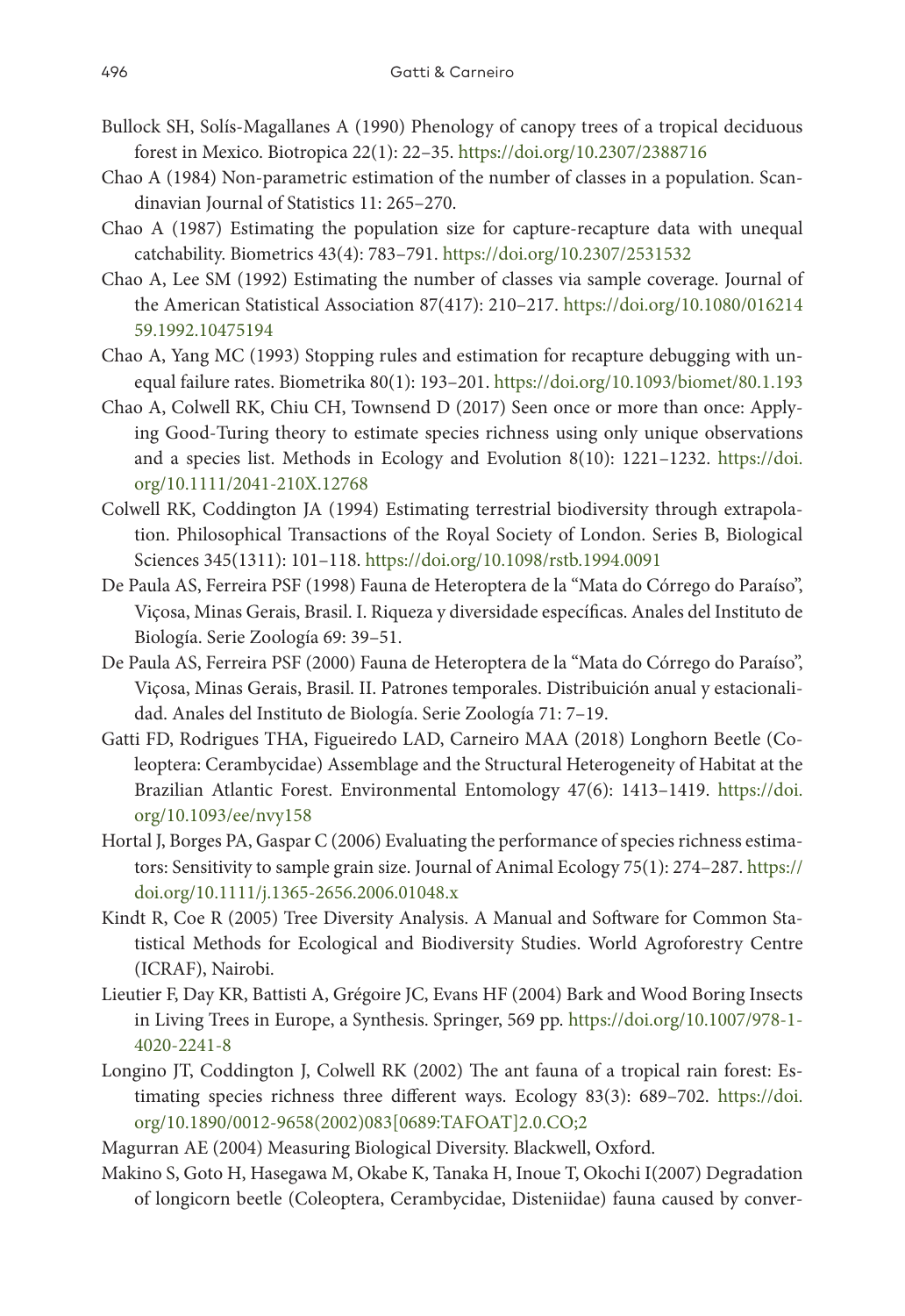sion from broad-leaved to man-made conifer stands of Cryptomeria japonica (Taxodiaceae) in central Japan. In: Nakashizuka T (Eds) Sustainability and Diversity of Forest Ecosystems. Springer, Tokyo. <https://doi.org/10.1007/s11284-007-0359-y>

- Mao CX, Colwell RK (2005) Estimation of species richness: Mixture models, the role of rare species, and inferential challenges. Ecology 86(5): 1143–1153. [https://doi.](https://doi.org/10.1890/04-1078) [org/10.1890/04-1078](https://doi.org/10.1890/04-1078)
- Martínez-Yrízar A (1995) Biomass distribution and primary productivity of tropical dry forests. In: Bullockn SH, Mooney HA, Medina E (Eds) Seasonally Dry Tropical Forests. Cambridge University Press, New York, 326–245. [https://doi.org/10.1017/](https://doi.org/10.1017/CBO9780511753398.013) [CBO9780511753398.013](https://doi.org/10.1017/CBO9780511753398.013)
- Monné MA (2019) Cerambycidae in Catálogo Taxonômico da Fauna do Brasil. PNUD.
- Monné MA, Bezark L (2009) Checklist of the Cerambycidae, or Longhorned Beetles (Coleoptera) of the Western Hemisphere. Rancho Dominguez, BioQuip Publications.
- Monné ML, Monné MA, Mermudes JRM (2009) Inventário das espécies de Cerambycinae (Insecta, Coleoptera, Cerambycidae) do Parque Nacional do Itatiaia, RJ, Brasil. Biota Neotropica 9(3): 1–30. <https://doi.org/10.1590/S1676-06032009000300027>
- Monné ML, Monné MA, Aragão AC, Quintino HY, Botero JP, Machado VS (2010) Inventário das espécies de Lepturinae, Parandrinae e Prioninae (Insecta, Coleoptera, Cerambycidae) do Parque Nacional do Itatiaia, RJ, Brasil. Biota Neotropica 10(2): 325–335. <https://doi.org/10.1590/S1676-06032010000200034>
- Novotný V, Basset Y (2000) Rare species in communities of tropical insect herbivores: Pondering the mystery of singletons. Oikos 89(3): 564–572. [https://doi.org/10.1034/j.1600-](https://doi.org/10.1034/j.1600-0706.2000.890316.x) [0706.2000.890316.x](https://doi.org/10.1034/j.1600-0706.2000.890316.x)
- O'Hara RB (2005) Species richness estimators: How many species can dance on the head of a pin? Journal of Animal Ecology 74(2): 375–386. [https://doi.org/10.1111/j.1365-](https://doi.org/10.1111/j.1365-2656.2005.00940.x) [2656.2005.00940.x](https://doi.org/10.1111/j.1365-2656.2005.00940.x)
- Oksanen JF, Blanchet G, Kindt R, Legendre P, Minchin PR, O'Hara RB, Simpson GL, Solymos P, Stevens MHH, Helene Wagner H (2015) vegan: Community Ecology Package. R package version 2.2-1.<http://CRAN.R-project.org/package=vegan>
- R Development Core Team (2014) R: A language and environment for statistical computing. R Foundation for Statistical Computing. Vienna. [ISBN: 3-900051-07-0]
- Rodrigues JMS, Monné MA, Mermudes JRM (2010) Inventário das espécies de Cerambycidae (Coleoptera) de Vila Dois Rios (Ilha Grande, Angra dos Reis, Rio de Janeiro, Brasil). Biota Neotropica 10(3): 311–321. <https://doi.org/10.1590/S1676-06032010000300029>
- Schilling AC, Batista JLF (2008) Curva de acumulação de espécies e suficiência amostral em florestas tropicais. Revista Brasileira de Botanica. Brazilian Journal of Botany 31(1): 179–187. <https://doi.org/10.1590/S0100-84042008000100016>
- Smith EP, Van Belle G (1984) Nonparametric estimation of species richness. Biometrics 40(1): 119–129. <https://doi.org/10.2307/2530750>
- Toledo VH, Noguera FA, Chemsak JA, Hovore FT, Giesbert EF (2002) The cerambycid fauna of the tropical dry forest of "El Aguacero", Chiapas, México (Coleoptera: Cerambycidae). Coleopterists Bulletin 56(4): 515–533. [https://doi.org/10.1649/0010-065X\(2002\)0](https://doi.org/10.1649/0010-065X(2002)056%5B0515:TCFOTT%5D2.0.CO;2) [56\[0515:TCFOTT\]2.0.CO;2](https://doi.org/10.1649/0010-065X(2002)056%5B0515:TCFOTT%5D2.0.CO;2)